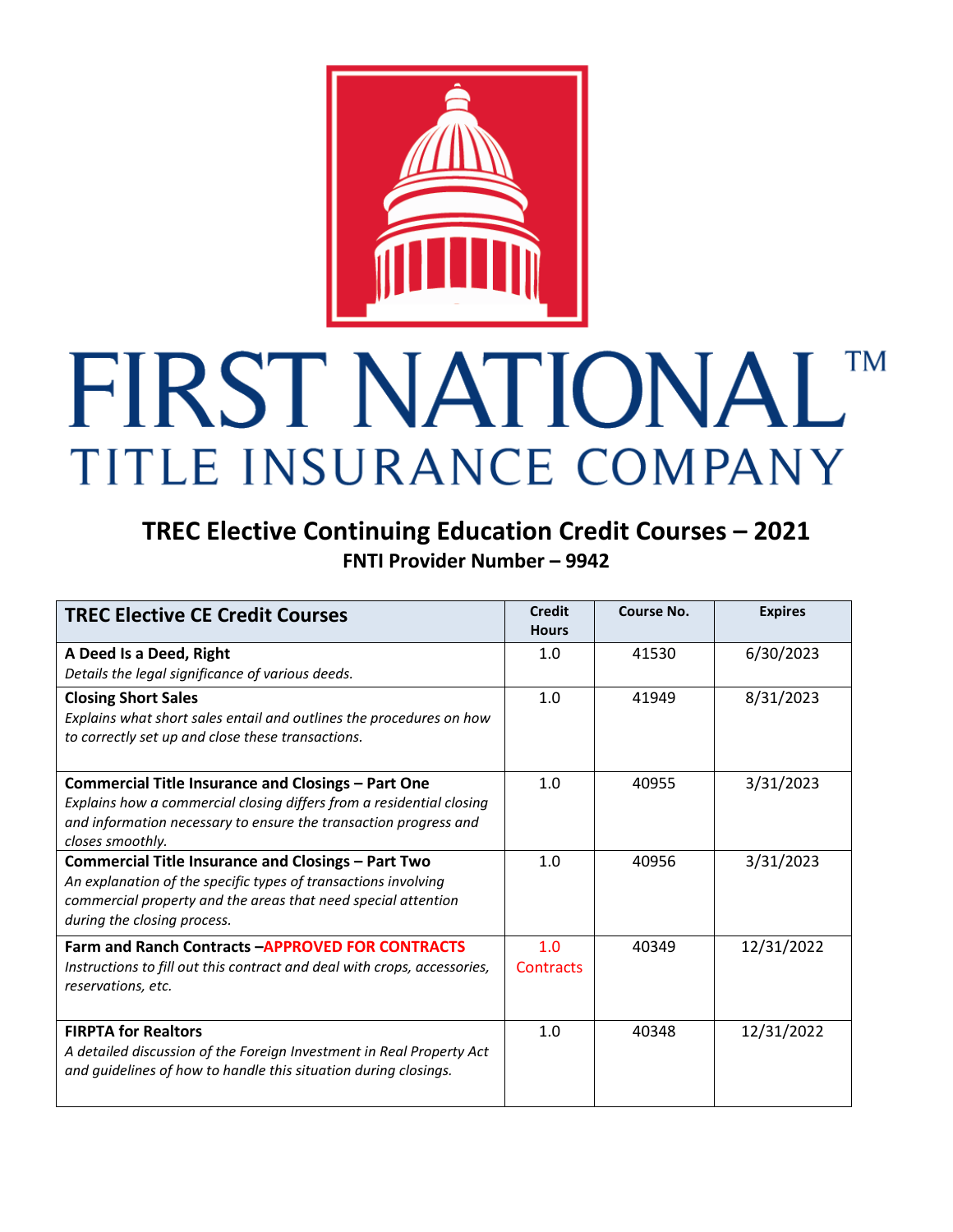| How and When to Use Affidavits of Heirship & Powers of<br><b>Attorney</b><br>Details closing issues involving affidavits of heirship and powers of<br>attorney.                                       | 1.0                     | 41505 | 6/30/2023                                        |
|-------------------------------------------------------------------------------------------------------------------------------------------------------------------------------------------------------|-------------------------|-------|--------------------------------------------------|
| <b>Insuring Easements and Leaseholds</b><br>A general understanding of the basics of easements and<br>leaseholds.                                                                                     | 1.0                     | 39409 | 6/30/2022                                        |
| Minerals, Can You Dig It?<br>A thorough discussion of the complex area of mineral interests as it<br>relates to real estate transactions.                                                             | 1.0                     | 39260 | 5/13/2022                                        |
| <b>MUD Notices</b><br>Discusses municipal utility districts and the types of notices and<br>requirements needed.                                                                                      | 1.0                     | 41950 | 8/31/2023                                        |
| Oh No! The Property Is in a Trust!<br>Details the mechanics of property held in a trust.                                                                                                              | 1.0                     | 41528 | 6/30/2023                                        |
| <b>Property Condition and Casualty Loss</b><br>Provides a detailed discussion concerning property condition and the<br>course of action to take if there is damage to the property under<br>contract. | 1.0                     | 41952 | 8/31/2023                                        |
| <b>Same-Sex Marriage and Title Insurance</b><br>A thorough review of this relatively new area including example<br>situations and the implications on real estate transactions.                       | 1.0                     | 40350 | 12/31/2022                                       |
| <b>Six Rules of Negotiations</b><br>How to skillfully negotiate a contract to achieve a purchase that<br>satisfies all parties involved.                                                              | 1.0                     | 39410 | 6/30/2022                                        |
| <b>Surveys: A Snapshot into the Dirt</b><br>Explains the use and purpose of a survey as it relates to a closing<br>transaction with a special emphasis on area and boundary.                          | 1.0                     | 42521 | 12/31/2023                                       |
| The Agent's Guide to Completing the TREC 1-4 Family<br><b>Contract APPROVED FOR CONTRACTS</b><br>Covers each provision in the TREC 1-4 Family Contract.                                               | 2.0<br><b>Contracts</b> | 42237 | 8/31/2023                                        |
| The American Dream Meets the American Past Time<br>Uses the game of baseball as a metaphor for the American dream of<br>home ownership.                                                               | 1.0                     | 40951 | 3/31/2023                                        |
| <b>Title Commitments</b><br>Discusses the type of coverage given and how it relates to items in<br>the TREC contract.                                                                                 | 1.0                     | 38899 | 3/31/2022<br><b>This Course is in</b><br>Renewal |
| <b>TREC Contract Changes &amp; New Addenda</b><br><b>APPROVED FOR CONTRACTS</b><br>Covers the TREC contract changes made in 2018 and 2020.                                                            | 1.0<br><b>Contracts</b> | 40753 | 1/31/2023                                        |
| <b>Warning Signs in the Closing Process</b><br>Covers the common issues that cause delays in closing and offers<br>suggestions to overcome these problems.                                            | 1.0                     | 42136 | 9/30/2023                                        |
| What Do I Do Now? Wills, Probate & Guardianships<br>Covers the basics of handling property affected by wills, probates,<br>and guardianships.                                                         | 1.0                     | 41956 | 8/31/2023                                        |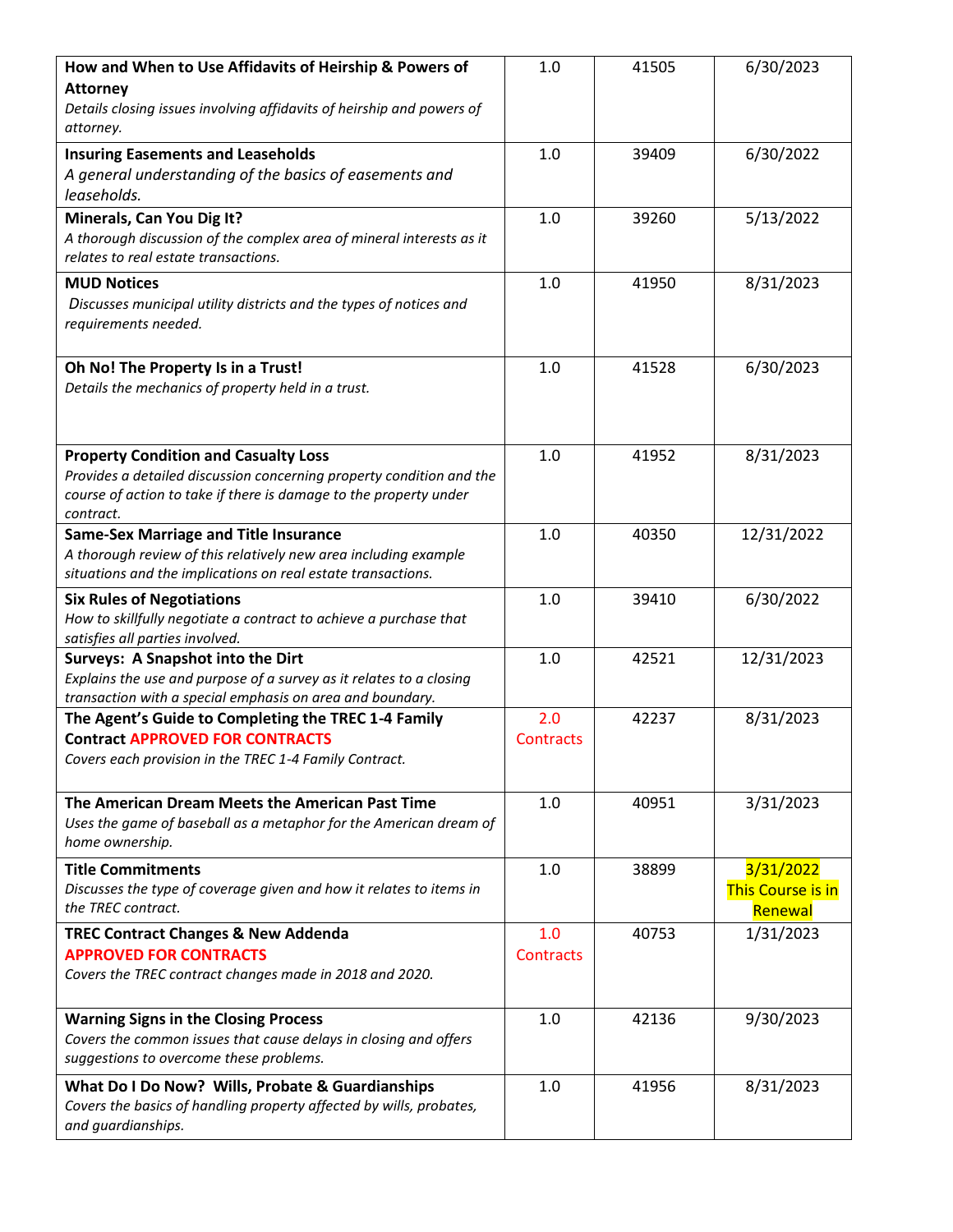| What Would You Do? Part 1<br>Real-life situations at the closing table presented and discussion on<br>how it was initially handled and what might be a better course of<br>action. | 1.0 | 42137 | 9/30/2023 |
|------------------------------------------------------------------------------------------------------------------------------------------------------------------------------------|-----|-------|-----------|
| Who, What, When, and Where of Marital Property &<br><b>Divorce</b><br>Details how divorce can affect the closing transaction.                                                      | 1.0 | 41529 | 6/30/2023 |
|                                                                                                                                                                                    |     |       |           |

| <b>Approved TREC Instructors</b> | <b>Email Address</b>      | <b>Cell Phone</b> | Area                    |
|----------------------------------|---------------------------|-------------------|-------------------------|
| David Hays                       | david.hays@fnti.com       | 817-300-1871      | <b>Dallas Metroplex</b> |
| <b>Chance Perkins</b>            | chance.perkins@fnti.com   | 281-725-3722      | Houston                 |
| George Stablein                  | george.stablein@fnti.com  | 832-985-5938      | Houston                 |
| NolaAnn Waggoner                 | nolaann.waggoner@fnti.com | 713-628-4974      | <b>College Station</b>  |
| <b>Ellen Wied</b>                | ellen.wied@fnti.com       | 512-222-0900      | Austin                  |
| <b>Seminar Coordinator</b>       |                           |                   |                         |
| <b>April Roberts</b>             | april.roberts@fnti.com    | 903-440-1239      |                         |

*Please read the following procedures in setting up a seminar.* 

## **Setting Up a Seminar for MCE Credit**

- 1. Arrange date (30 days in advance) with one of the First National TREC instructors and send an Outlook calendar request to the instructor and April Roberts.
	- **a.** Include the following with your calendar request. **This information MUST be included to confirm the seminar.** 
		- **Date Time - Complete location address** - **Course name - Speaker for the event - Title agent name & contact person info**
	- *PLEASE NOTE:* 
		- o *A minimum of 10 attendees must be registered at least a week in advance to hold a seminar.*
		- o *No more than 4.0 hours of credit can be scheduled in a single day unless approved by the instructor prior to setting up the seminar.*
		- o *Verify that location has capabilities for connecting a laptop for Power Point presentation (if needed).*
- 2. Email a copy of the advertising flyer to April for approval prior to distribution. Include the following information:
	- a. MCE Provider Name First National Title Insurance Company
		- $\circ$  When a provider offers a course that is hosted by another organization, the promotional material must show clearly that the approved MCE provider is offering the course.
	- b. MCE Provider Number 9942
	- c. MCE Course Title and Number
	- d. The title agent clearly listed as the event sponsor.
	- e. Any written advertisement that contains a fee charged by the provider shall display all fees for the course in the same place in the advertisement with the same degree of prominence.
	- f. The sponsor of any meal provided must be listed on the flyer.
	- g. If the title agent is providing a meal, this must be noted on the flyer with the meal cost included in addition to the course fee.
- **3.** The course fee is \$10 per hour. Check payments should be made payable to **"No Kid Hungry."**